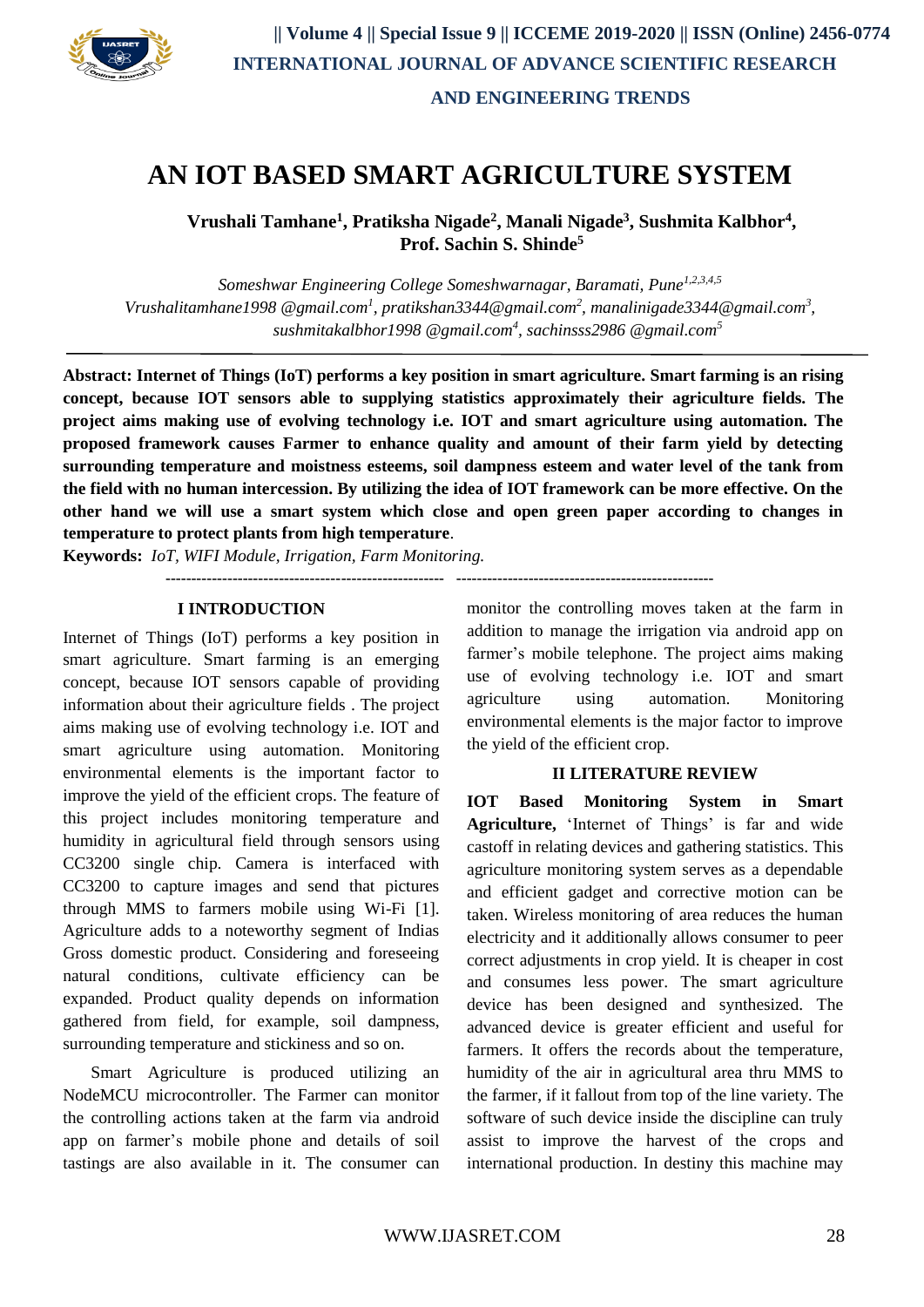

## **AND ENGINEERING TRENDS**

be advanced with the aid of adding numerous current strategies like irrigation method, sun strength supply usage [1].

**An Overview of Internet of Things (IoT) and Data Analytics in Agriculture: Benefits and Challenges,** An overview of IoT and data analytics in agriculture has been presented in this article. Several areas related to the deployment of IoT in agriculture have been discussed in detail. The survey of literature shows that there are lots of work ongoing in development of IoT technology that can be used to increase operational efficiency and productivity of plant and livestock. The benefits of IoT and data analytics, and open challenges have been identified and discussed in this paper. IoT is expected to offer several benefits to the agriculture sector. However, there are still a number of issues to be addressed to make it affordable for small and medium scale farmers. The key issues are security and cost. It is expected that as competition increases in the agriculture sector and favorable polices are being implemented the adoption rate of IoT in agriculture will increase accordingly. One major area that is likely to draw lot of research attention is the deployment of low power wide area communication technology for agriculture purposes. The NB-IoT is expected to stand out among the LPWA technologies. This is because of the 3GPP open standard and adoption by the Telco companies [2].

**IOT Based Smart Agriculture System**, IOT based smart agriculture system can prove to be very helpful for farmers since over as well as less irrigation is not good for agriculture. Threshold values for climatic situations like humidity, temperature, moisture can be fixed primarily based at the environmental conditions of that particular region. The system also senses the invasion of animals which is a primary reason for reduction in crops. This system generates irrigation schedule based on the sensed real time data from field and data from the weather repository. This can suggest farmer whether or not, is there a want for irrigation. Continuous internet connectivity is required. This can be overcome by extending the system to send suggestion via SMS to the farmer directly on his mobile using GSM module instead of mobile app [3].

**Smart Farming Using IOT,** Even today, different developing countries are also using traditional

methods and backward techniques in agriculture sector. Little or very less technological advancement is found here that has increased the production performance extensively. To boom the productivity, a singular layout approach is supplied in this paper. Smart farming with the help of Internet of Things (IOT) has been designed. A faraway controlled car operates on both automated and guide modes, for various agriculture operations like spraying, slicing, weeding etc. The controller maintains monitoring the temperature, humidity, soil condition and hence resources water to the sphere. Based on the use of the green energy and smart generation the agriculture area will find better productiveness [4].

**A Model for Smart Agriculture Using IoT,** The paper proposes a wise agricultural model in integration with ICT. ICT have always mattered in Agriculture domain. Village farmers may have planted the "same" crop for centuries, but over period, weather patterns and soil conditions and epidemics of pests and diseases changed. By the usage of the proposed method, acquired up to date information lets in the farmers to deal with or even gain from those modifications. It is sincerely tough undertaking that needs to provide such know-how because of especially localized nature of agriculture facts particularly distinct conditions. The complete real-time and historical environment information is expected to help to achieve efficient management and utilization of resources [5].

### **III PROBLEM DEFINITION**

The land utilized for farming in India is diminishing at a quickening rate. Obsolete water system methods and accessibility of water assets are the essential purposes behind in distinguishable generation. Subsequently, answers for agriculture undertaking computerization are the need of great importance. Specifically, streamlined water system instruments diminishing water wastage are exceptionally basic, which support accuracy in agriculture. Overall farm monitoring with security checking can avoid this problems effectively.

### **IV PROPOSED SYSTEM**

The proposed framework causes Farmer to enhance quality and amount of their farm yield by detecting surrounding temperature and moistness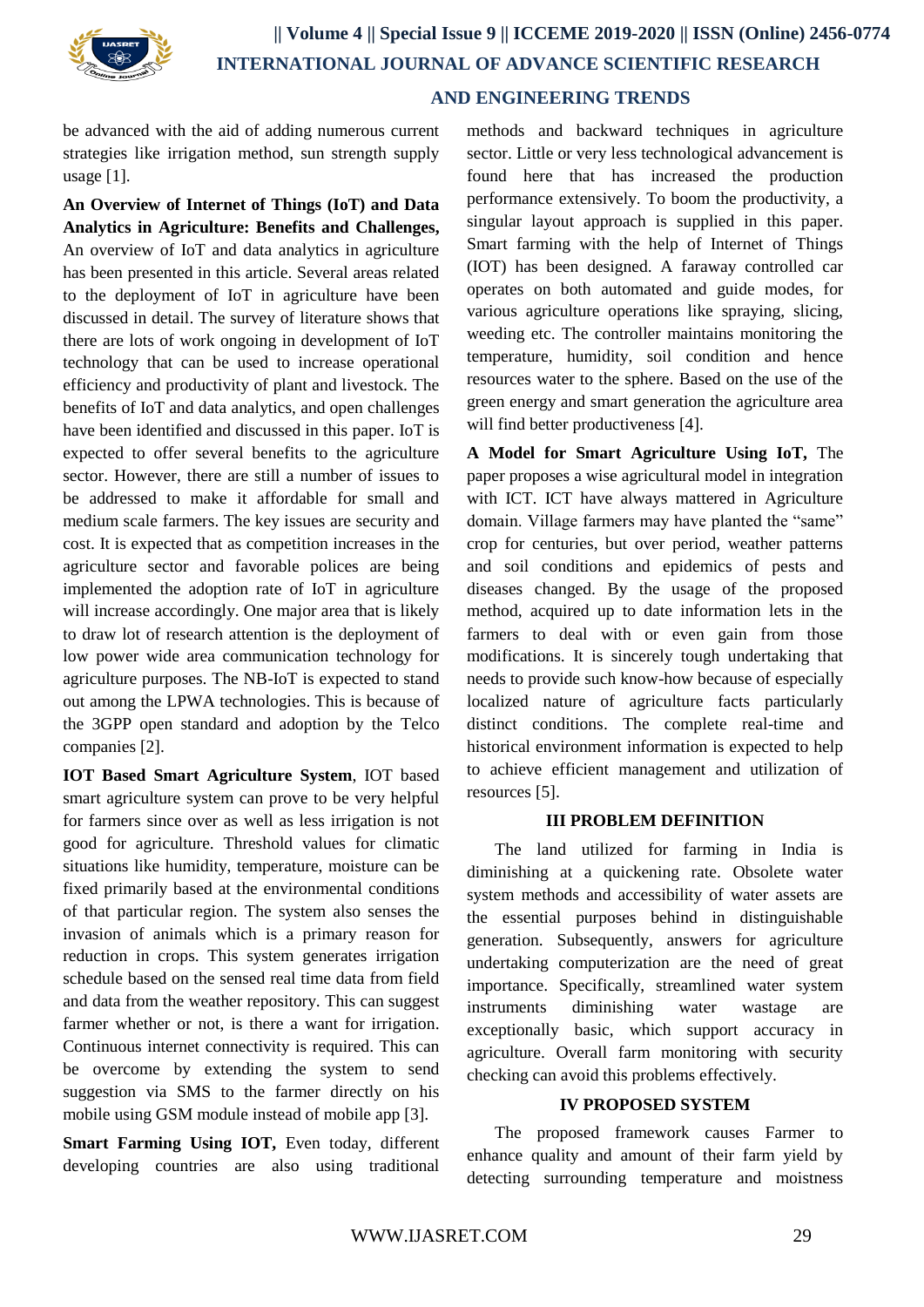

# **|| Volume 4 || Special Issue 9 || ICCEME 2019-2020 || ISSN (Online) 2456-0774 INTERNATIONAL JOURNAL OF ADVANCE SCIENTIFIC RESEARCH**

 **AND ENGINEERING TRENDS**

esteems, soil dampness esteem and water level of the tank from the field with no human intercession.



# *Figure1: Propose System Architecture* **V MATHEMATICAL MODEL**

Let S be the whole System,

 $S = I, P, O$ 

Where,

I is the input to the system.

P is the processes in the system.

O is the output of the system.

 $I = I0, I1, I2$ 

Inputs: I0 : Soil Moisture

I1 : Temperature/Humidity

I2 : Soil test queries

Processes:  $P = P0$ , P1, P2

P0 = Check if moisture is greater or lower than threshold

 $P1 = Find temperature and humidity at real time$ 

 $P2 =$  Search keyword related queries Output:  $Q = Q0$ , O1,O2

 $O0 =$  Water pump on and off respectively  $O1 =$ Moisture temperature and humidity value  $O2 =$  Show

detail information about crop related query information

## **VI ADVANTAGES**

- Reducing the risk of electric shocks, deaths due to poisonous creatures in the fields.
- Visual display using LCD display unit.
- Watering depends on the moisture level present in the field.
- All the farm parameters can view through online in graphical notation.
- Efficient and low cost design.
- Fast response.
- User friendly.

# **VII APPLICATION**

- 1. Crop Protection.
- 2. Farm irrigation.

# **VIII RESULT**



*Figure 2: Simulation Result*



*Figure 3: Writing code in IDE and Compiling the code*